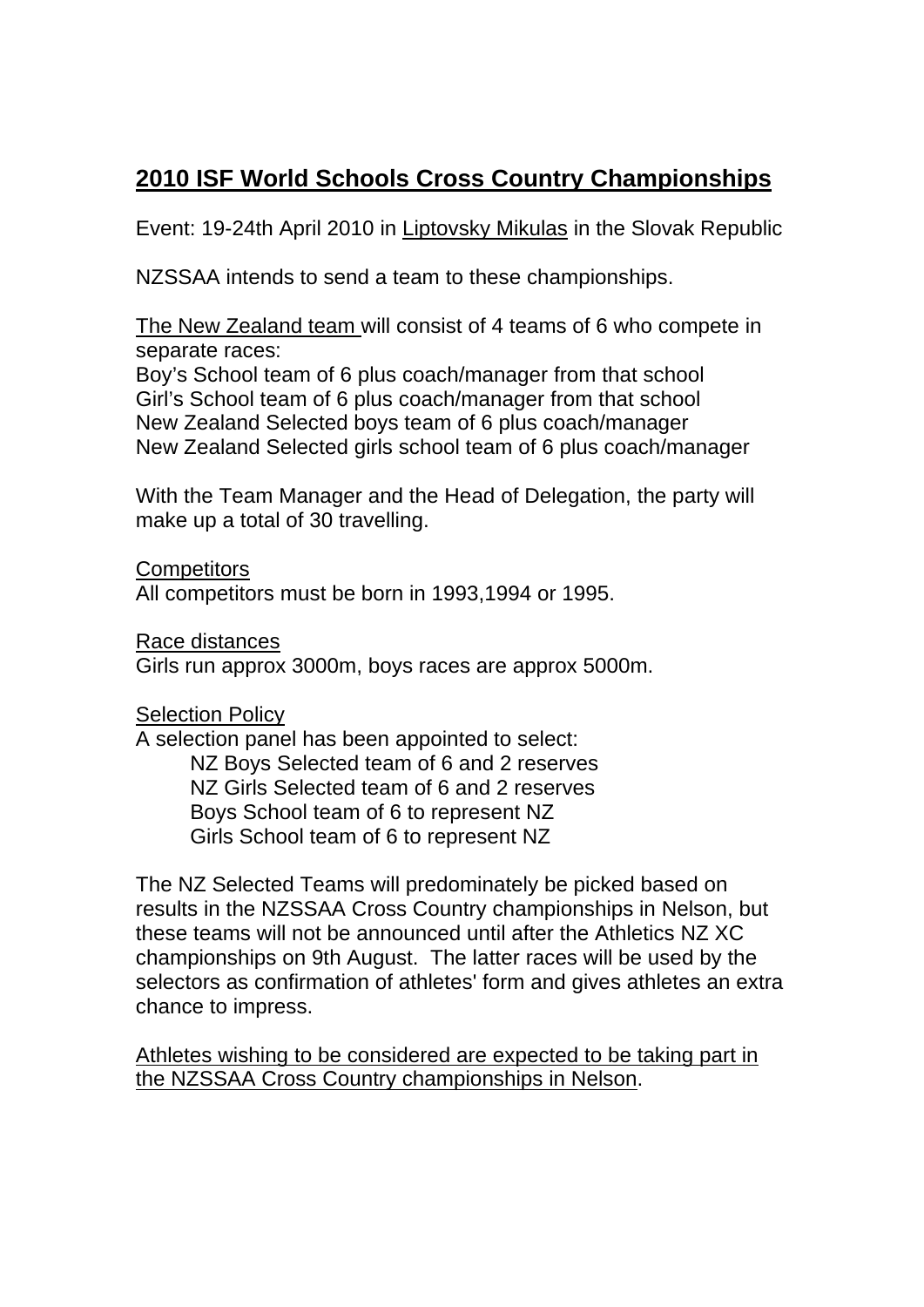If anyone is prevented by illness or injury etc, and believes they should be considered for the NZ Selected teams, they should advise their school or regional representative before the championships, and in addition email nzteam @me.com with full information by 29th June to ensure the selectors are advised.

The Boys and Girls School teams to represent NZ will be announced as soon as the selectors have made a decision.

Interested schools should be aware it will cost approximately \$42000 for 6 athletes and the team coach.

Please:

- 1. Register your interest with the secretary N Scott-Morrison
- 2. Complete a form with details of their likely team and their performances at the NZSSAA Cross Country championships in Nelson
- … and email to nzteam @me.com by Saturday June 27th

NZ Boys Selected Team and Girls Selected Team Managers An invitation is extended for interested teachers and coaches to apply for the two roles above. Please apply in writing or by email by Friday July 3rd to either

John Tylden (Chairman NZSSAA, tylden@xtra.co.nz) or Norm Scott-Morrison (Secretary NZSSAA, nzteam @me.com) Please inform those you think might be interested.

# Cost

The intention at this stage is to spend a week acclimatising and training in London plus the 5 days in the games village in Liptovsky Mikulas. The cost was \$6000 per person in 2008. Athletes and schools teams will need to do their own fundraising.

Further information may be found on www.isfsports.org

**Contact** Norm Scott-Morrison (Secretary NZSSAA) Email: nzteam @me.com Address: 210 Atkinson Road, Titirangi, Auckland 0604 Phone 098175075